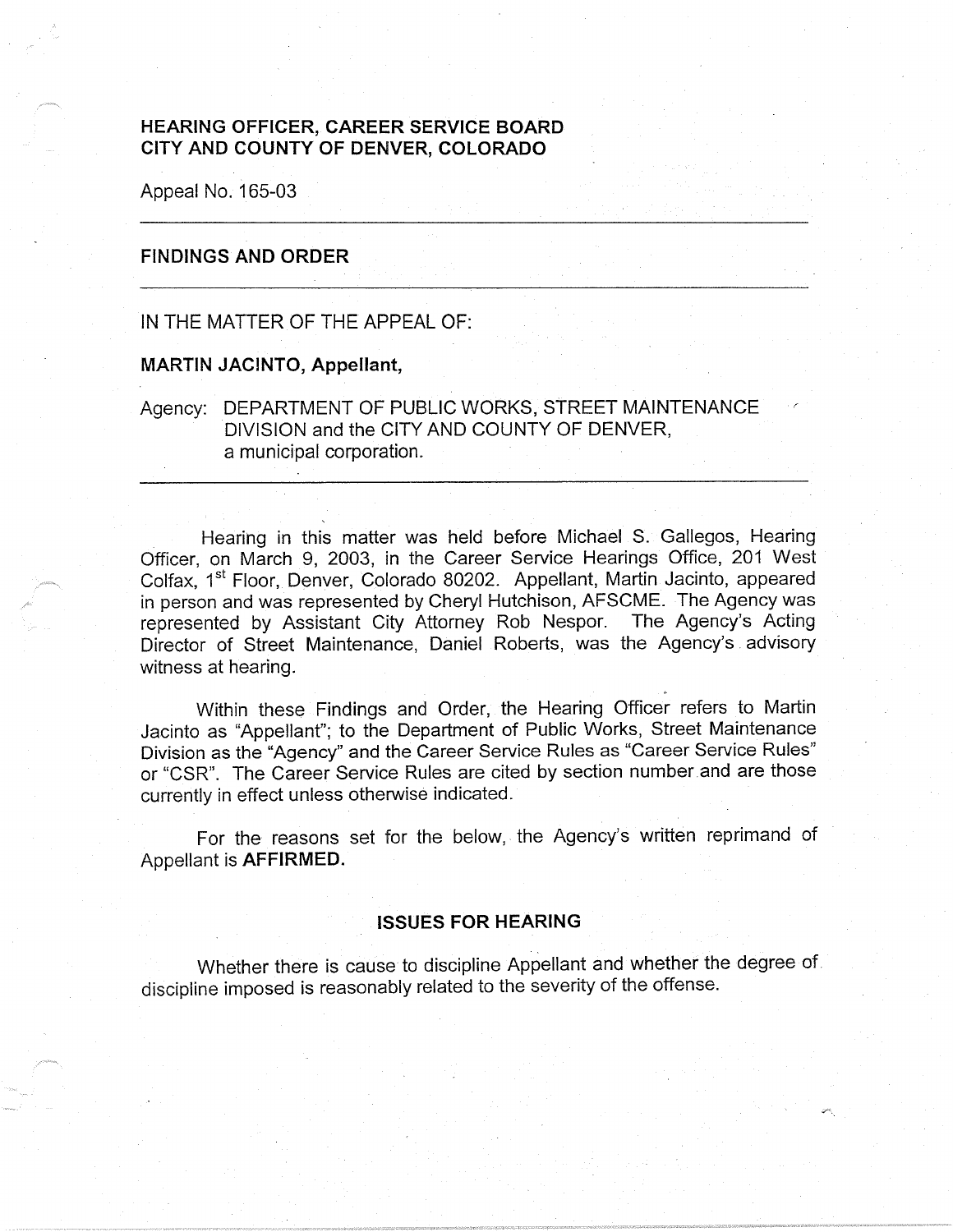## **BURDEN OF PROOF**

The burden of proof is upon the Agency to show, by a preponderance of the evidence, that there is cause to discipline Appellant and the degree of discipline imposed is reasonably related to the severity of the offense.

## **PRELIMINARY MATTERS**

The parties stipulated to the acceptance into. evidence of the Agency's Exhibits 1 through 7. Appellant offered no Exhibits for hearing.

#### **FINDINGS OF FACT**

Based on the evidence presented at hearing, the Hearing Officer finds the following to be fact:

1. Appellant is an employee in career status who works for the Agency driving and operating a road patcher. He was disciplined for a motor vehicle accident that occurred on July 1, 2003 in the Agency's parking lot. By letter dated September 23, 2003, the Agency's Director of Street Maintenance; Steve Garcia (Director) issued a written reprimand.

2. Appellant drives and operates a road patcher which the Agency identifies as vehicle "CM-14". The CM-14 is an oversized vehicle that functions . as an emulsion rock pothole patching machine. On July 1, 2003, Appellant had approximately 9 months experience driving and operating the CM-14.

3. Because the CM-14 is an oversized vehicle, it is parked during nonworking hours, with other oversized Agency vehicles, in an area away from offices at the Agency's Roslyn Street location. Appellant arrives at work with sufficient time to park his personal vehicle, start the CM-14, warm the engine and drive the• CM-14 to the parking lot adjacent to buildings at the Roslyn Street location. Appellant parks the CM-14, then goes into Agency offices to get his daily assignment.

4. The parking lot at the Roslyn Street location is City-owned property. It accommodates both street vehicles and oversized vehicles. On numerous occasions Appellant has parked in the Roslyn Street parking lot and has maneuvered the CM-14 out of the parking lot without colliding with another vehicle.

5. On July 1, 2003, Appellant drove the CM-14 to the parking lot in front of Building C33 at the Agency's Roslyn Street location. Appellant parked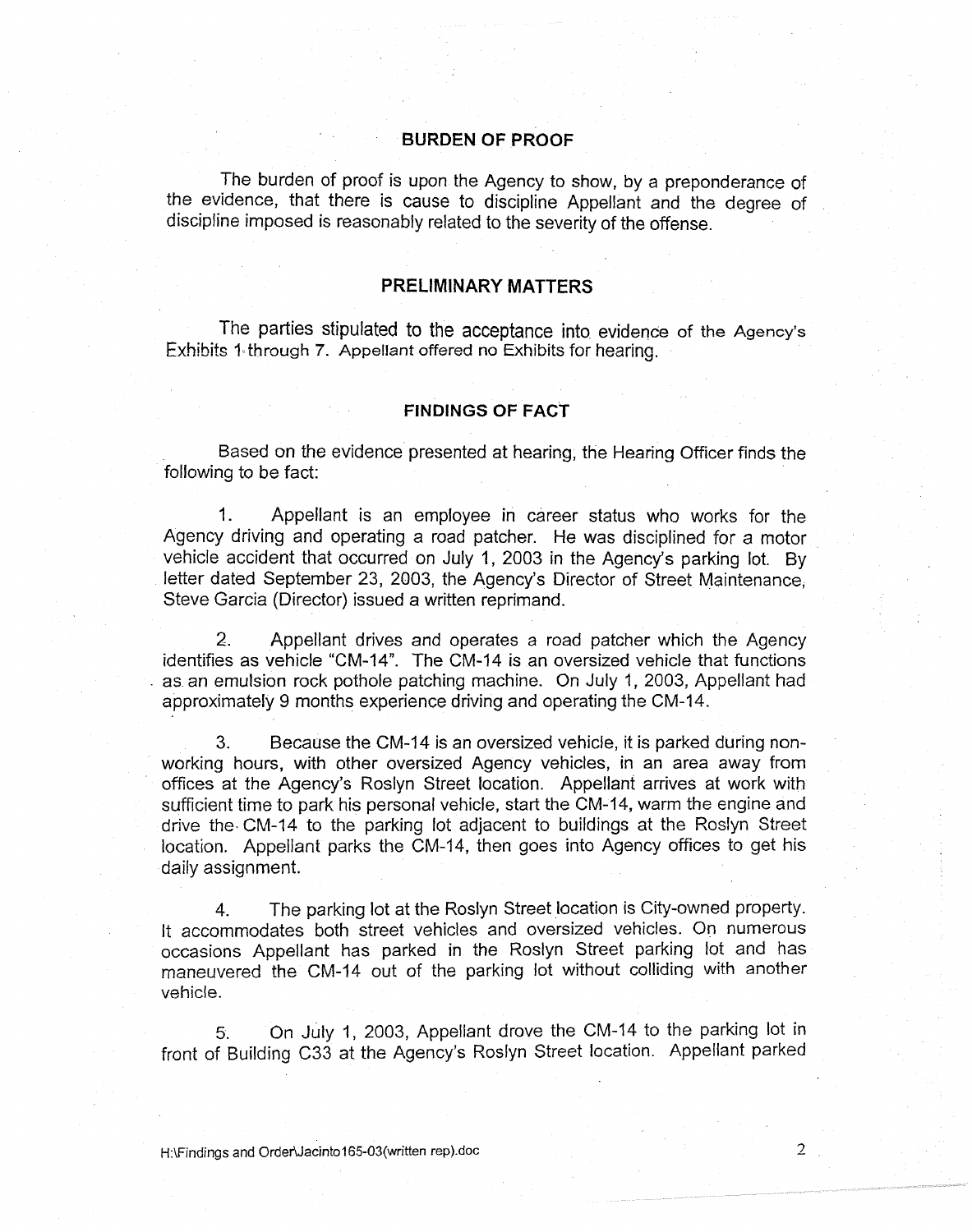the CM-14 in a parking space next to Agency vehicle "FL-1", a Jeep Cherokee. Appellant then went into Building C33 to get his assignment for the day.

6. After getting his assignment, Appellant returned to the parking lot, got into the CM-14, started the engine and began to pull forward out of his parked position into a two-way driveway between Building C33 and the parking lot. At that time Appellant saw co-worker, Tom Baca (Baca), walking toward the CM-14. Appellant turned the CM-14 to the right to avoid hitting Baca. Baca began pointing at something but Appellant had no idea what Baca was pointing at. So Appellant stopped the CM-14. At the time Appellant stopped the CM-14, he realized that his back tire had struck FL-1, the Jeep Cherokee.

7. Appellant turned off the engine and went back into Building C33 to report the accident.

8. By pointing at the Jeep Cherokee, Baca intended to remind Appellant that the Jeep was there, so that Appellant could adjust the angle at which he left the parking space.

9. The Agency uses 2 hand signals for "stop". Hand signals are necessary because, due to the noise of machinery, workers cannot always hear verbal directions. One hand signal for "stop" is a raised, closed fist. A second hand signal for "stop" is both arms raised, waving back and forth, crossing in front of the signaler.

10. Baca did not use either hand signal for stop as Appellant attempted to pull out of his parking spot.

11. The Agency's Safety Officer, Marcel Linne', is called out to any motor vehicle accident involving an Agency vehicle. If the accident occurs on a public road way, the Safety Manager determines whether an ambulance or the Police Department should be called. If the accident occurs on City property, the Safety Manager investigates the accident without the Police Department. No matter where the accident occurs, if it involves an Agency vehicle, the Safety Officer is charged with taking pictures of the accident and obtaining statements from those involved in the accident. Following his investigation, the Safety Officer determines whether the accident was preventable.

12. In this case, the Safety Officer did not speak with the employee involved, Appellant. Another Agency employee took photographs of the accident. Appellant provided a written statement and diagram at the scene of the accident and the Safety Officer later spoke with Appellant's supervisor about the accident.

13. The Agency's Accident Review Board includes the Agency's Safety Officer, senior managers and often includes a supervisor. The Board meets as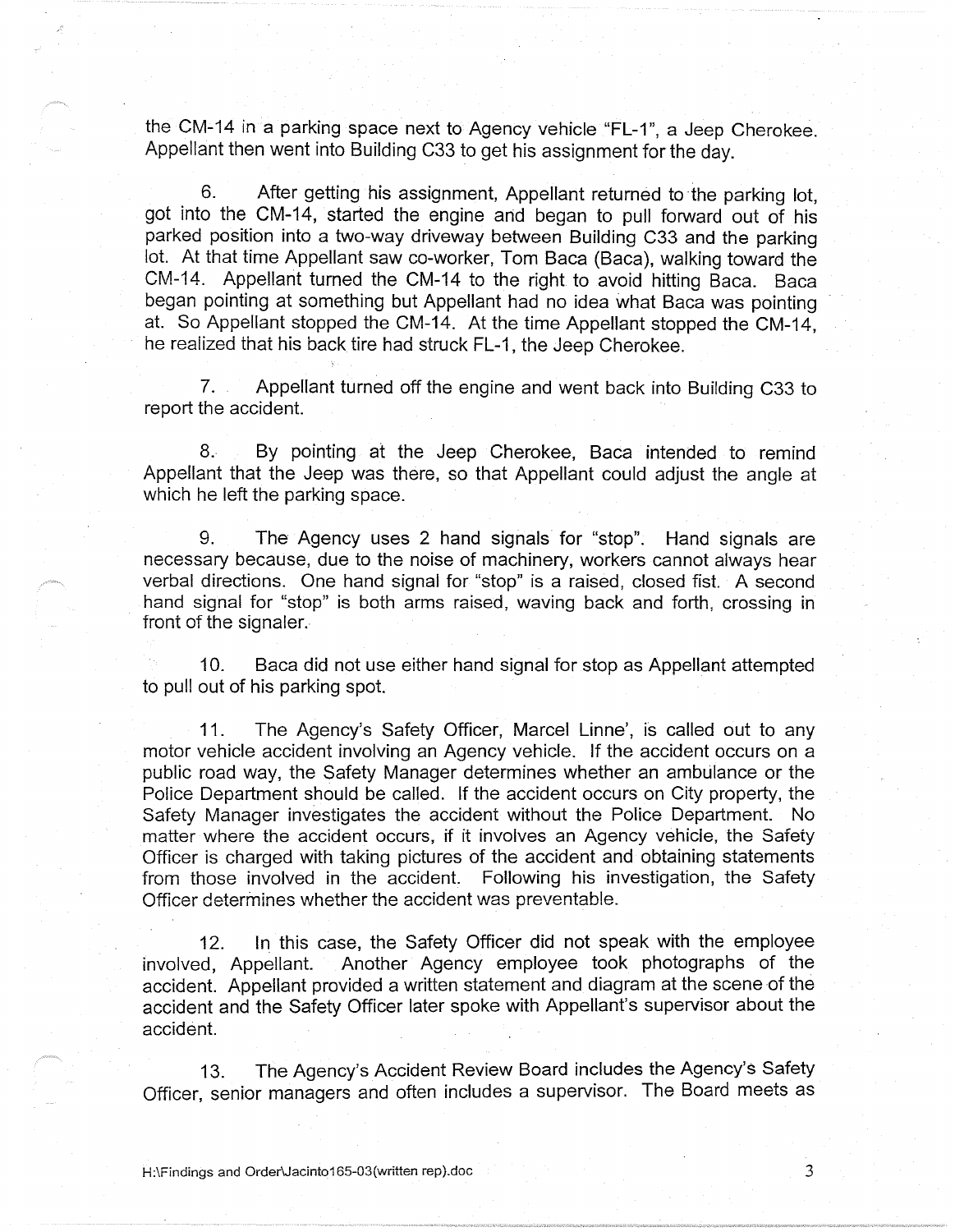needed to review accidents involving Agency vehicles. However, due to the schedules of Board members, it may be as much as 8 weeks between Board meetings. The purpose of the Agency's Accident Review Board is to determine if the Agency employee(s) involved in a motor vehicle accident is at fault for the accident. The Board considers accident reports and employee's statements, if any, and considers mitigating circumstances such as road and weather conditions and the employee's driving record. If the Board determines that an employee is at fault, the Board then recommends, to the Director, whether discipline should be imposed.

14. Ordinarily, the employee is neither invited to attend the Accident Review Board meeting nor is the employee invited to provide supplemental information or statements. Although an employee may contact the Safety Officer and request the opportunity to submit a supplemental statement, in this case, the Appellant was unaware that he could request such opportunity. Consequently, Appellant did not submit a supplemental statement *to* the Board.

15. When the Director receives an Accident Review Board recommendation to impose discipline, the Director then reviews the employee's disciplinary history. If the Director accepts the Board's recommendation and determines that there is cause for discipline, the Director directs Human Resources employees to prepare a pre-disciplinary letter which the Director may modify before it is sent *to* the employee.

16. In this case, the Agency's Accident Review Board met on August 25, 2003 and determined that the July 1, 2003 accident was preventable. That is, the Board recommended that discipline be imposed.

17. Based on the Accident Review Board's recommendation, Appellant was charged with violations of CSR 16-50 A 2) "... destruction, or gross neglect in the use of City and County property", CSR 16-50 14) "... failure to observe safety regulations which ... results in damage or destruction of City and County property, CSR 16-51 A 5) "Failure to observe departmental regulations" including Workplace Safety regulations, CSR 16-51 A 6) "Carelessness in performance of duties and responsibilities" and CSR 16-51 A10) "Failure to comply with the instructions of an authorized supervisor.

18. In determining whether discipline should be imposed, the Director considered the Accident Review Board's recommendation. The Director also considered Appellant's work history including that Appellant worked for the Agency "on-call" for 10 years and as an equipment operator specialist for more than 3 years. During that time Appellant had only one prior accident.

19. In determining the level of discipline to be imposed, the Director considered Appellant's disciplinary history consisting of a verbal warning for a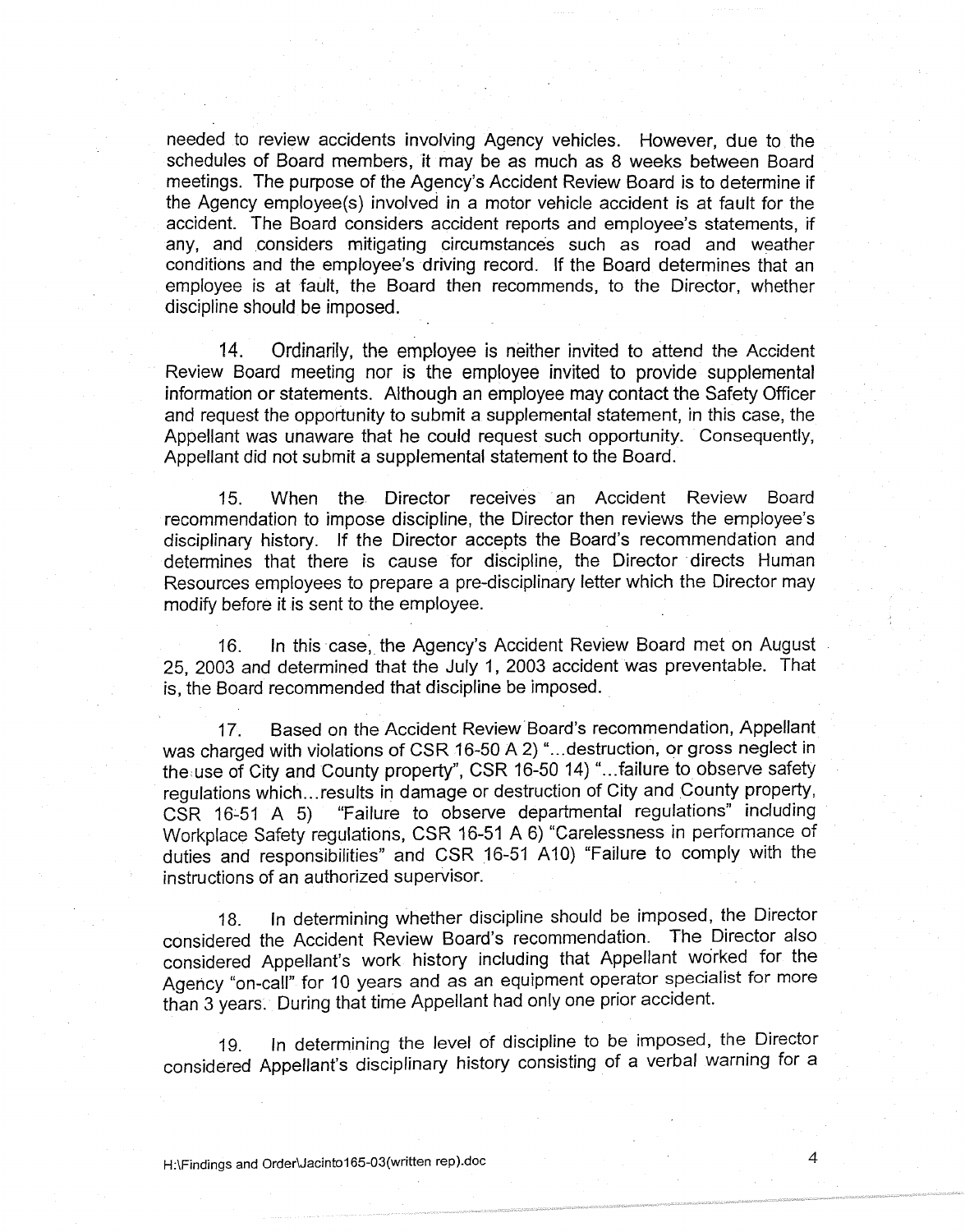2002 motor vehicle accident, in a different type vehicle, and a verbal warning for a lost pager.

20. Appellant's testimony at hearing is credible. At hearing, Appellant admitted to the facts of the July 1, 2003 accident but argued that the accident was not his fault.

## **DISCUSSION**

**1. Authority of the Hearing Officer:** The City Charter and. Career Service Rules require the Hearing Officer to determine the facts, by de novo hearing, in "[a]ny action of an appointing authority resulting in... suspension...which results in alleged violation of the Career Service Charter Provisions or Ordinance relating to the Career Service, or the Personnel Rules." (City Charter C5.25 (4) and CSR 19-10.). A de nova hearing is one in which the Hearing Officer makes independent findings of fact, credibility assessments and resolves factual disputes. (See Turner v. Rossmiller, 35 Co. App. 329, 532 P.2d 751 (Colo. App.1975).)

**2. Cause for discipline:** Career Service Rules provide, in pertinent part: "The purpose of discipline is to correct inappropriate behavior or performance." (See CSR 16-10.) At hearing in this matter, Appellant admitted to the facts of the July 1, 2003 accident but argued that the accident was not his fault and that he should not be disciplined for an accident that was not his fault. The Agency, through its Accident Review Board, determined that the accident was preventable and that Appellant was at fault for the accident. (See Findings of Fact, paragraphs 13 and 16.) Appellant was disciplined for violations of departmental regulations and Career Service Rules including "Failure to comply with the instructions of an authorized supervisor." (CSR 16-51 A 10)

Based on the admitted facts of the accident, the undersigned Hearing Officer agrees with the Agency that the accident was preventable and that Appellant was at fault for the accident. However, insufficient evidence was presented, at hearing, to determine whether Appellant failed to comply with the instructions of an authorized supervisor. Therefore, the Hearing Officer concludes that the Agency has not met its burden to prove, by a preponderance of the evidence, that there is cause for discipline with regard to alleged violations of CSR 16-51 A 10) "Failure to comply with the instructions of an authorized supervisor." Further, the Hearing Officer concludes that the Agency met its burden to prove, by a preponderance of the evidence, that there is cause for discipline for violations of CSR 16-50 A 2) and 14) and CSR 16-51 A 5) and 6).

**3. Level of discipline:** "The type and severity of discipline depends on the gravity of the infraction. The degree of discipline shall be reasonably related to the seriousness of the offense and take into consideration the employee's past record." (See CSR 16-10. Emphasis added.) At hearing,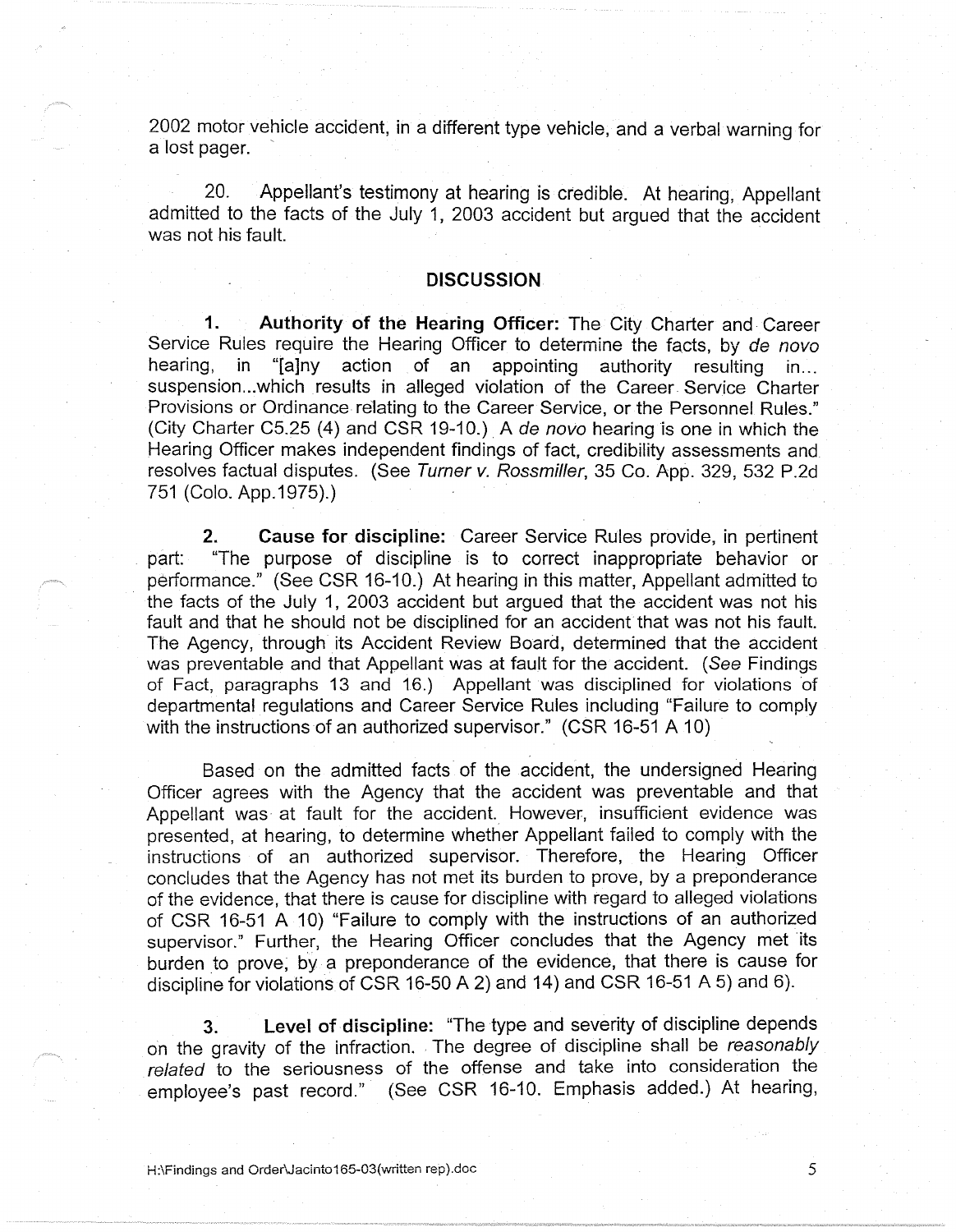Appellant argued that if cause for discipline was properly found, then the discipline imposed is too severe. Based on the Accident Review Board's recommendation and consideration of Appellant's work and disciplinary history. the Director issued a written reprimand. ( See Findings of Fact, paragraphs 16, 18 and 19.)

To be"reasonably related" to the seriousness of the offense, the discipline imposed must be "within the range of reasonable alternatives available to a reasonable, prudent agency administrator." Adkins v. Div. of Youth Services, 720 P.2d 626 (Colo. App. 1986). Appellant had received two prior verbal reprimands for carelessness with City property. The next\_ step, under progressive discipline, is a written reprimand. Based on the facts of the accident, which constitute violations of CSR 16-50 A 2) and 14), Appellant could have been dismissed for the July 1, 2003 accident. Therefore, the Hearing Officer. concludes that a written reprimand is within the range of reasonable alternatives available to the Director and that the Director's issuance of a written reprimand was reasonable and prudent in this case.

## **CONCLUSIONS OF LAW**

1. The Hearing Officer has jurisdiction to make and issue Findings, conclusions and Order in this matter.

2. The Agency has met its burden to show that there is cause for discipline for violations of CSR 16-50 A 2) and 14) and CSR 16-51 A 5) and 6).

3. The Agency has not met its burden to prove that there is cause for discipline with regard to alleged violations of CSR 16-51 A 10) "Failure to comply with the instructions of an authorized supervisor." All references to failure to comply with the instruction of a supervisor shall be removed from the written reprimand issued in this matter.

4. The Agency has met its burden to show that the level of discipline imposed is reasonably related to the severity of the offense.

#### **ORDER**

Therefore, for the reasons stated above, the undersigned Hearing Officer **AFFIRMS** the Agency's written reprimand of Appellant.